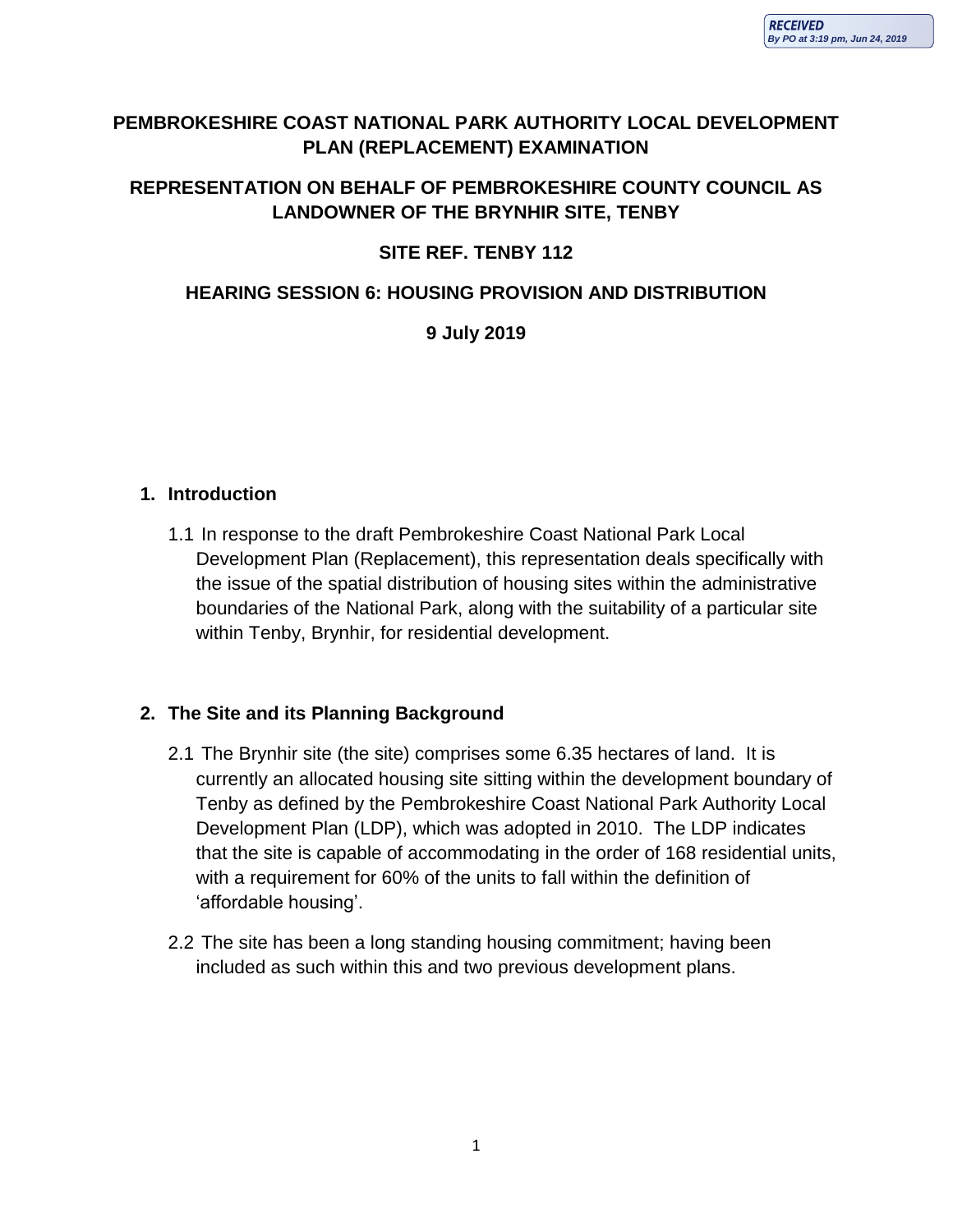#### **3. The Case for Pembrokeshire County Council as Landowner**

- 3.1Pembrokeshire County Council (PCC) promoted Brynhir as a 'Candidate Site' in the LDP Review 'Call for Sites' exercise (Site Ref. 112).
- 3.2In response to the deposit Replacement Local Development Plan, PCC also made a general objection to the lack of housing allocations identified for Tenby, which is the largest settlement with the National Park and the settlement with the greatest level of services, amenities and public transport facilities. This is because such an approach fails to accord with the sequential approach to the strategic location of housing endorsed by Planning Policy Wales.
- 3.3 In preparing the LDP Review, Pembrokeshire Coast National Park Authority (the Authority) decided to delete the site as a designated housing allocation and remove it from the settlement boundary (therefore removing a presumption in favour of residential development). The Authority's 'Candidate Site Assessment' summary explains the reasoning behind this decision:

"*The site is allocated in the current Local Development Plan and the suitability of the site for development is established. The landowner, however, has not demonstrated a strong commitment to bringing the site forward for development to date and deliverability is uncertain. The site is considerably larger than any other allocated site in the current Local Development Plan and the number of units it can accommodate would be a significant proportion of the land supply for the National Park. The lack of security of its deliverability would undermine the strategy of the Replacement Local Development Plan*."

- 3.4 Within the PCNPA Deposit LDP, the Authority explains that in adopting such an approach, '*the assumption is that such an action will provide the impetus to bring these sites forward*' (paragraph 4.266). It is strongly asserted that relying on the de-allocation of sites in order to accelerate their delivery is not a sound approach to strategic plan making. Nor will it assist in the delivery of an appropriate level of market and affordable housing within the plan period.
- 3.5 The omission of the Brynhir site, as planned, will leave the main settlement within the National Park with no identified housing allocations. This approach raises serious doubts as to whether the Plan can deliver the market and affordable housing it identifies as being key to support its communities (contrary to the Vision set out in paragraph 3.3 of the Deposit Local Development Plan). Further, it is noteworthy that the Authority has failed to achieve a 5 year housing land supply throughout the entire last plan period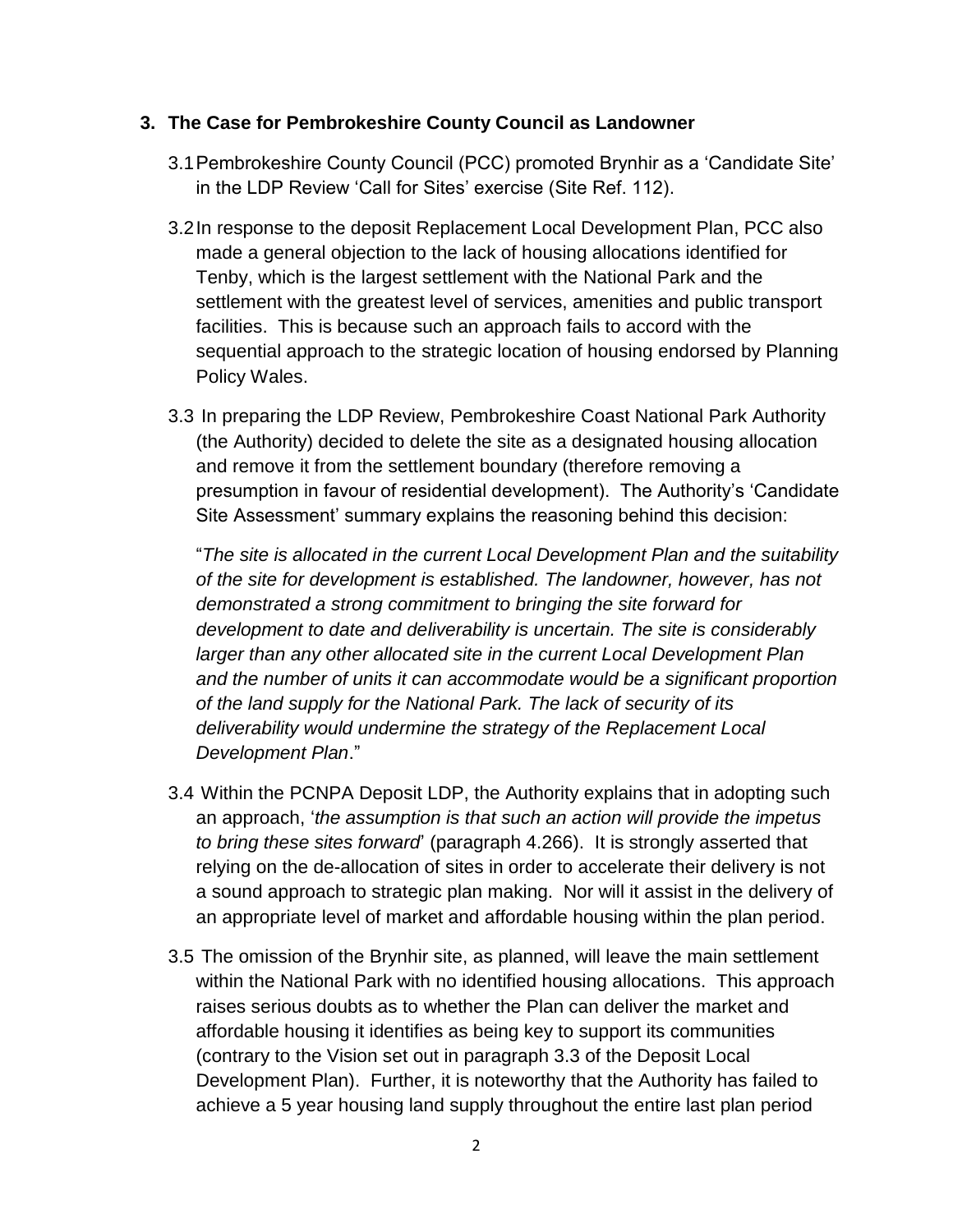and it has also failed to deliver its affordable housing target. It is strongly asserted that the omission of a significant housing allocation in the largest and most sustainable settlement within the National Park will not assist in addressing either issue.

3.6According to the Joint Housing Land Availability Studies undertaken jointly by PCC and PCNPA (along with the Home Builders Federation, Welsh Water and several Housing Associations), the Authority achieved the following housing supply figures in recent years:

2011: 3.8 years 2012: 3.5 years 2013: 2.96 years 2014: 2.66 years 2015: 1.8 years 2016: 2.1 years 2017: 1.2 years 2018: 1.4 years

3.7 In addition, according to the Pembrokeshire Coast National Park Local Development Plan Review Report, the Authority has failed to meet its annual target affordable housing completion target in all but one year since 2007-08:

|         | Target | Actual |
|---------|--------|--------|
| 2007-08 | 28     | 7      |
| 2008-09 | 28     | 15     |
| 2009-10 | 28     | 12     |
| 2010-11 | 28     | 3      |
| 2011-12 | 28     | 0      |
| 2012-13 | 28     | 0      |
| 2013-14 | 28     | 3      |
| 2014-15 | 28     | 41     |

3.8 Further, the primary and secondary schools within Tenby have the capacity to absorb the additional pupil numbers likely to be generated by residential development at Brynhir.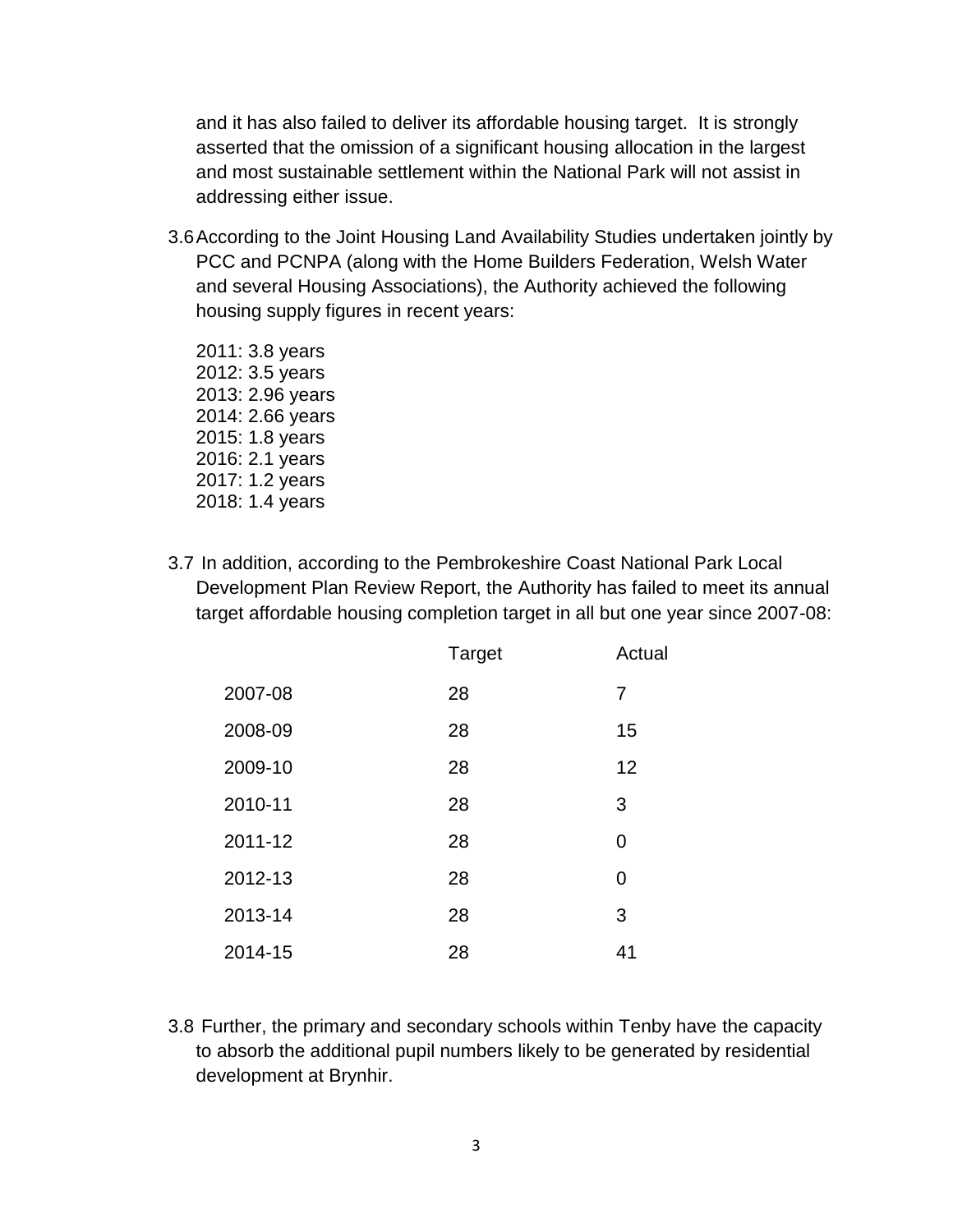- 3.9 The site was formally declared surplus by PCC in 2015 and thereafter, it was actively marketed for disposal. Interest from developers was reasonable, although the submitted offers were not at a level which was acceptable to the Council. Feedback from the Agent was that the offers were reflective of the requirement for a very high level of affordable housing within any scheme in order to comply with the requirements of the development plan. However, a material and significant change in circumstances has recently taken place. The site has been transferred to the Council's Housing Department and the Housing Revenue Account provides a realistic funding option. As a result, there is a real prospect of the site being developed within the immediate future, predominantly for the delivery of affordable housing.
- 3.10 This is reflected by the fact that the Council has instructed '*The Urbanists*' Planning & Design Practice to prepare an application for outline planning permission. A 'Pre-Application Consultation' exercise relating to a proposal for 145 dwellings and associated drainage, landscaping and highway infrastructure at the Brynhir site commenced on 16 May 2019, as required by the Town and Country Planning (Development Management Procedure) (Wales) (Amendment) Order 2016. The formal application for outline planning permission is scheduled to be submitted to the Authority shortly after completion of the statutory pre-application exercise, once representations have been considered and taken into account.
- 3.11 Despite obvious progress being made with regards to the preparation of an application for outline planning permission, the appointed Inspector will appreciate that there are no guarantees that such an application will be successful. If outline planning permission is not granted and the site is deleted as an allocated housing site and removed from the Development Plan settlement boundary, as planned by the Authority, the land would be largely sterilised in planning terms. As a result, the opportunity to deliver a large scale, predominantly affordable housing scheme, in a sustainable location which would meet an identified need, would be lost.
- 3.12 Further, if Brynhir was 'de-allocated', under the provisions of national planning guidance and the policies of the draft Development Plan, only a limited affordable housing scheme would be permissible on the edge of the settlement of Tenby. Such a development would have limited impact both in terms of the delivery of affordable housing and contributing to the Authority's strategic housing target in the largest settlement and most sustainable location within the National Park. Such a scheme would not have comparable positive impacts on the local economy in the short term during the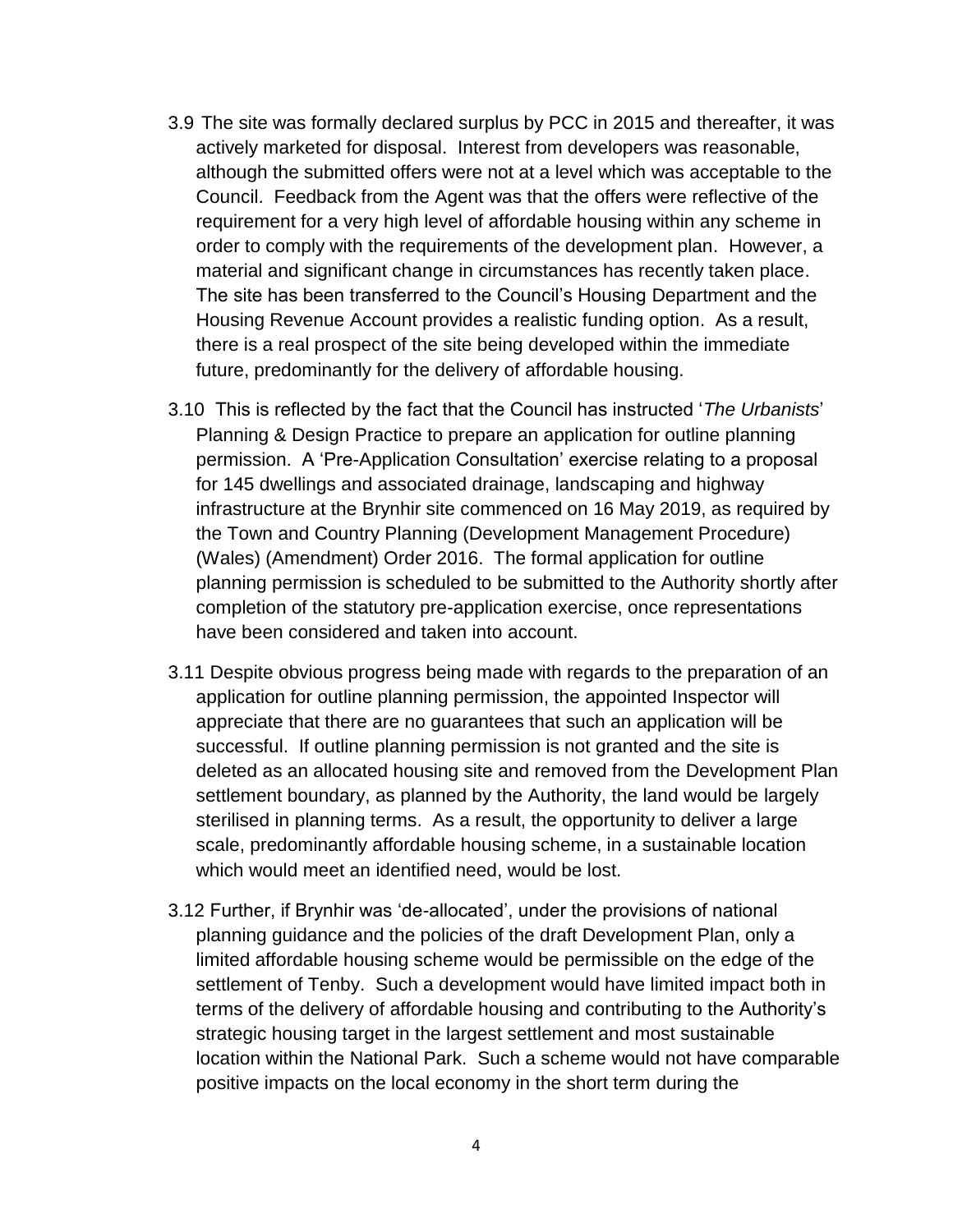construction phase and in the longer term as future occupiers utilise local services and social infrastructure.

### **4. Summary & Conclusions**

- 4.1 The site has been historically recognised in several development plans as appropriate for residential development and it has been formally allocated as such.
- 4.2 The site lies within the largest settlement within the National Park and it is close to a wide range of sources of employment, shops, public services and public transport nodes. It enjoys a very sustainable location.
- 4.3 The site is large and it could deliver a significant number of both market and affordable dwellings, making a positive contribution to housing delivery within the plan period.
- 4.4 De-allocating the site in order to accelerate its delivery is not a sound approach to either plan making or housing delivery. This is fraught with uncertainty and risk.
- 4.5 De-allocating the site and failing to provide no alternative deliverable sites within the National Park's main settlement will result, by definition, in more housing development in less sustainable locations. This conflicts with the sequential approach to housing delivery endorsed by Planning Policy Wales.
- 4.6 Genuine reasons exist as to why the site has not been developed previously. A material change in circumstances has occurred recently, with the site being transferred to the Council's Housing Department. As a result, an application for outline planning permission is currently being prepared and a 'Pre-Application Consultation' exercise is underway. This demonstrates a real commitment to the site being developed in the immediate term.
- 4.7 Notwithstanding the above, there is no certainty that outline planning permission will be secured within the existing plan period. If it is not, and the site is de-allocated and removed from the settlement boundary of Tenby, then a presumption against large scale residential development on the site will exist, leading to its sterilisation in planning terms.
- 4.8 For the above reasons, it is strongly asserted that the site should remain as an allocated housing site within the settlement of Tenby. Whilst there can be no absolute guarantee that any allocated housing site will be developed within